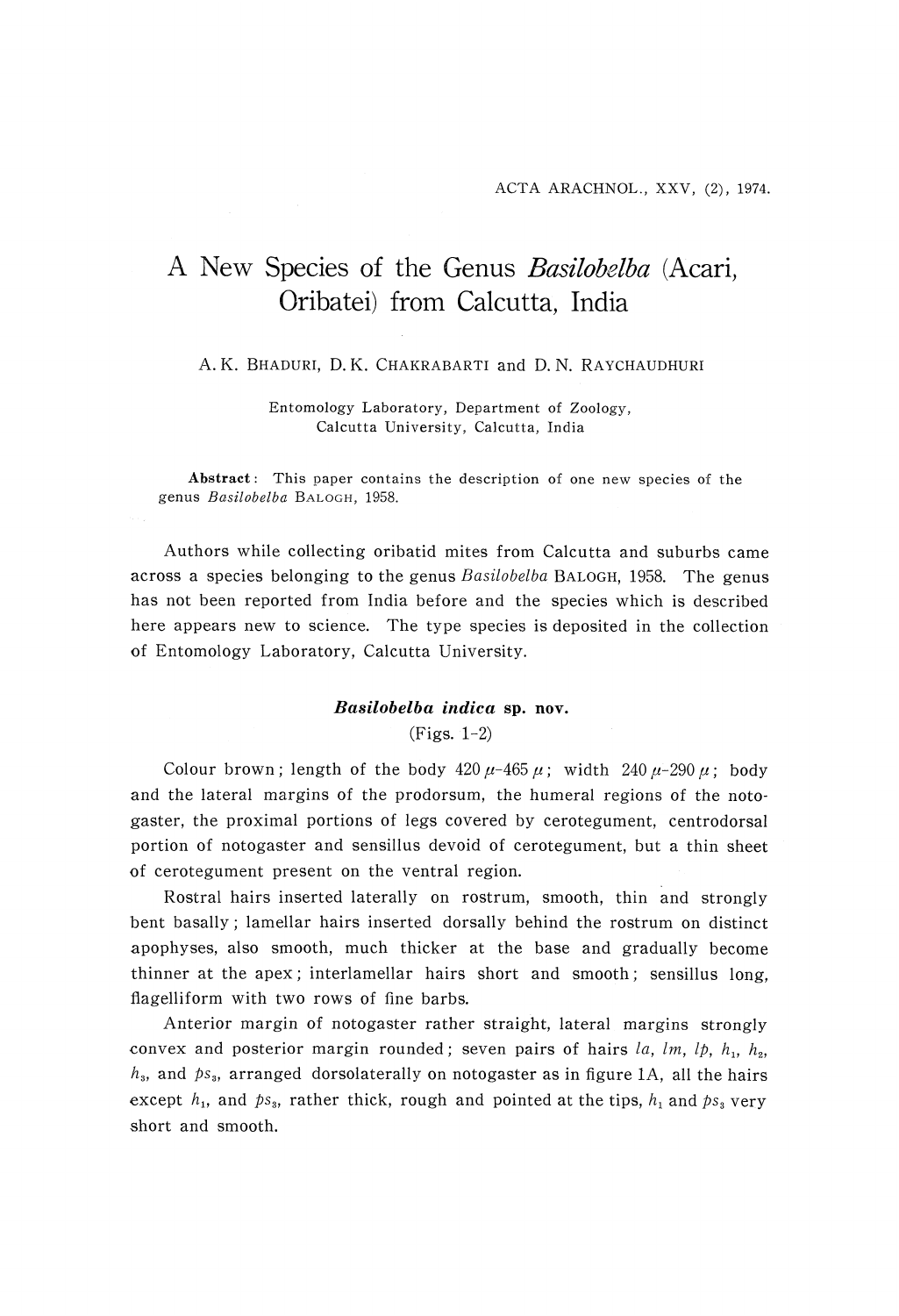

Fig. 1. Basilobelba indica sp. nov. A: dorsal view after the removal of tritonymphal and deutonymphal scalps; ro-rostal hair, la-lamellar hair, in-interlamellar hair, ss-sensillus, Ve-notogastral tubercle, la, lm, lp,  $h_3$ ,  $h_2$ ,  $h_1$ , ps<sub>3</sub>-notogastral hairs.  $B$ : Ventral view.  $C$ : Tritonymphal scalp; Ve-notogastral tubercle, n-thong of buckle attachment, a-arm of buckle attachment, la, lm, lp,  $h_1$ ,  $h_2$ ,  $h_3$ ,  $ps_1$ -hairs on tritonymphal scalp. D: Deutonpmphal scalp;  $c_1$ ,  $c_2$ , la, lm, lp,  $h_3$ ,  $h_2$ ,  $h_1$ , ps<sub>1</sub>-hairs on deutonymphal scalp.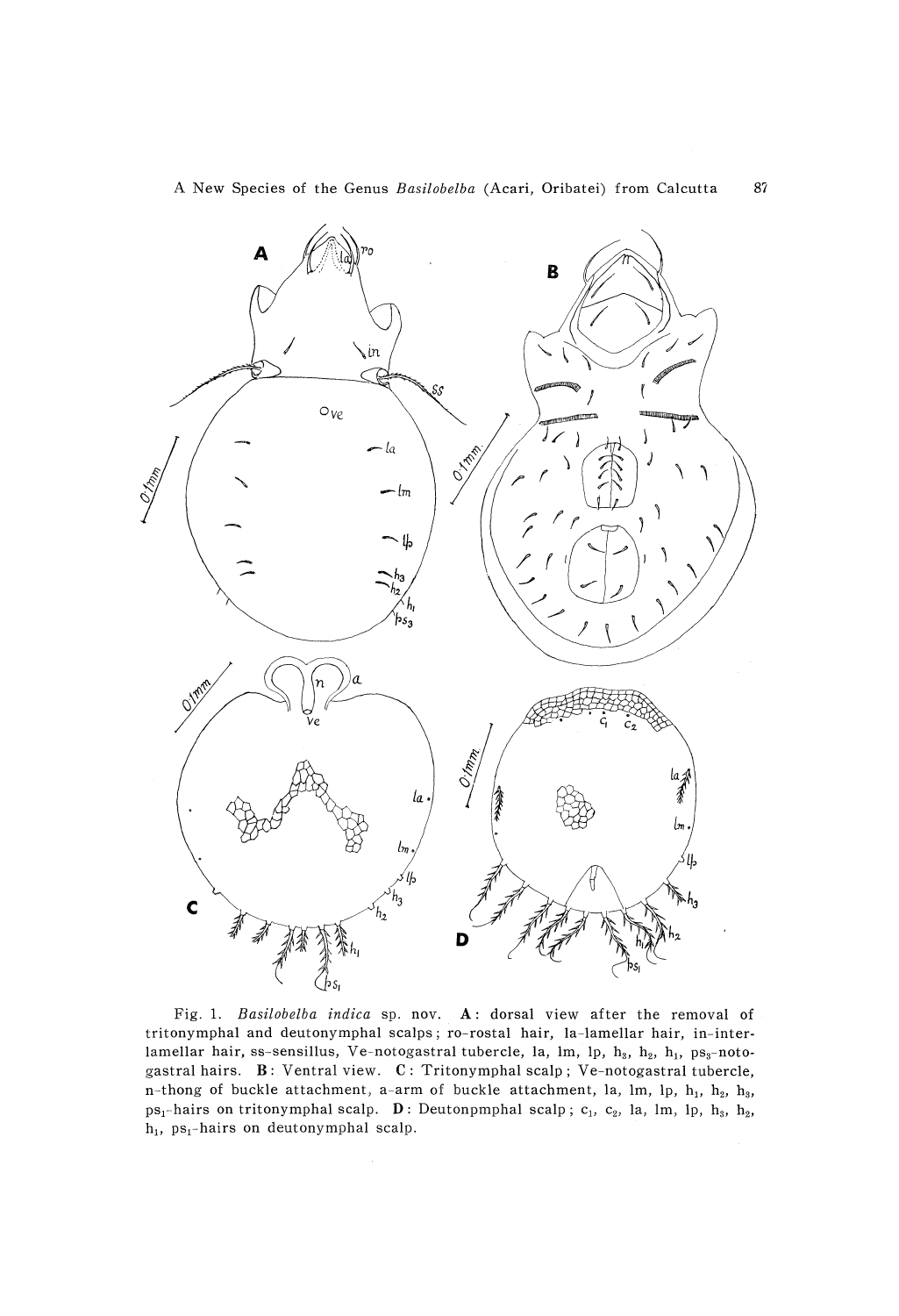It is difficult to ascertain which of the three pairs of hairs  $ps_1$ ,  $ps_2$ , and  $ps_{3}$ , is missing, although from the position of hairs it appears  $ps_{1}$ ,  $ps_{2}$ , are lacking.



Fig. 2. Basilobelba indica sp. nov., tritonymphal and deutonym scalps in place;  $c_1$ ,  $c_2$  notogastral hairs on deutonymphal scalp, st-sty

 Hairs on ventral surface of gnathosoma long and do not overlap each other; ten pairs of hairs on the ventral plates arranged as in the figure 1B; genital plates rather trapezoid in shape with six pairs of hairs; anal plates larger than genital plates, oblong in shape with two pairs of anal hairs; hairs of legs strong, stout and brached.

 Attachment of the deutonymphal and tritonymphal scalps and their afixation to the notogaster similar to other known species of the genus; the thong or ` laniere' long and the arms of buckle short; tritonymphal scalp with seven pairs of hairs,  $c_1$  and  $c_2$  absent, the hairs long and strongly barbed; deutonymphal sclap with nine pairs of hairs, insertions of  $c_1$  and  $c_2$  present on both the sides near the anterior middorsal region and  $lm$  near the lateral margin, the hairs also long, flagelliform and barbed.

 Holotype : 1 adult; India: Calcutta University College of Science and Technology campus at Ballygunge (Calcutta), 8. VII. 1969, from humus, Coll. A. K. BHADURI. Paratypes 7 adults, same data as holotype and 4 adults, Behala (Calcutta), 4. IX. 1971, from compost heaps by the side of a pond, Coll. A. K. BHADURI.